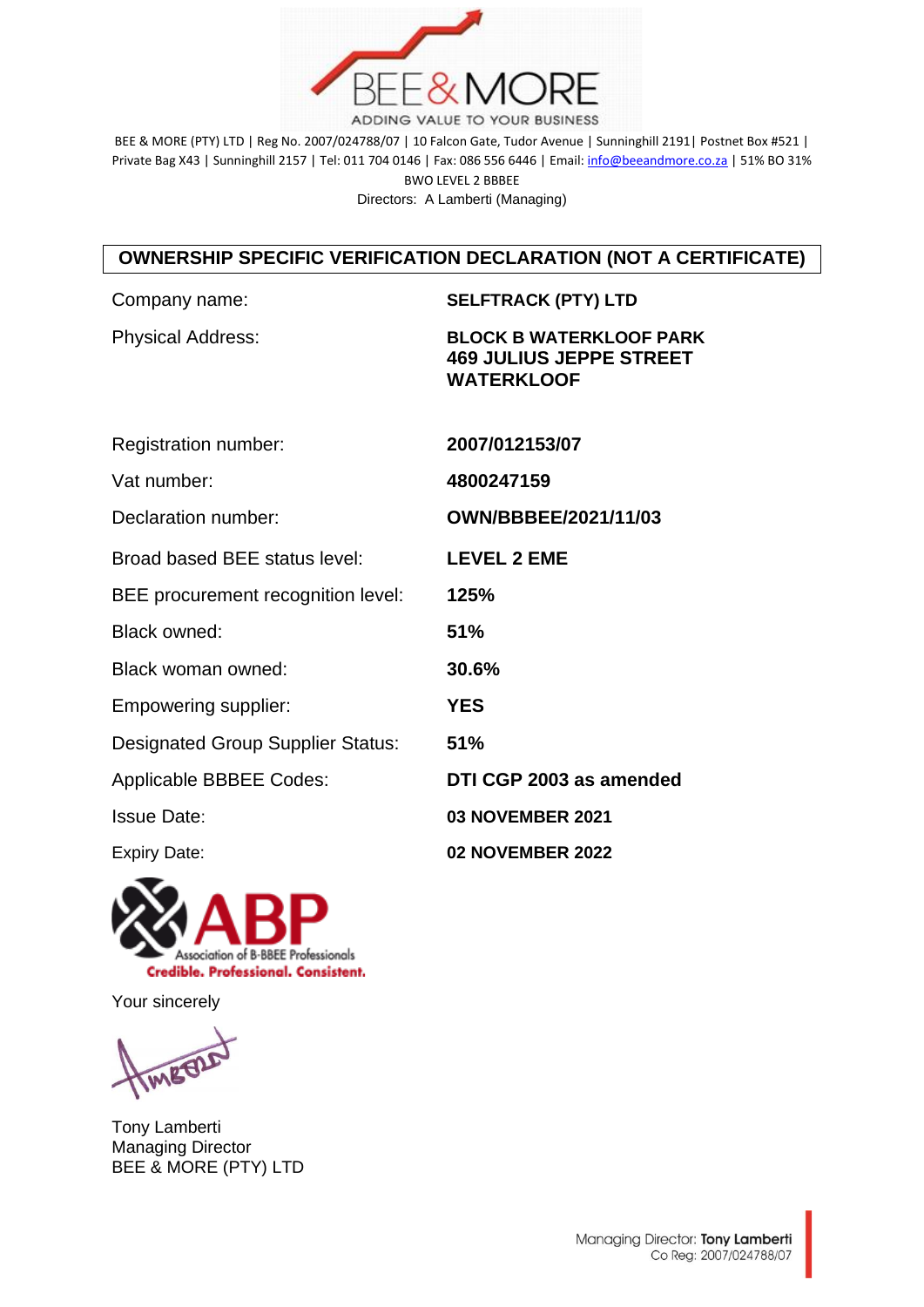

BEE & MORE (PTY) LTD | Reg No. 2007/024788/07 | 10 Falcon Gate, Tudor Avenue | Sunninghill 2191| Postnet Box #521 | Private Bag X43 | Sunninghill 2157 | Tel: 011 704 0146 | Fax: 086 556 6446 | Email[: info@beeandmore.co.za](mailto:info@beeandmore.co.za) | 51% BO 31% BWO LEVEL 2 BBBEE Directors: A Lamberti (Managing)

In terms of the BBBEE CODES of Good Practice, Notice No 36928, dated 11 October 2013, at Page 9 Ad paragraph 4.5, we have been instructed to confirm the validity of the abovementioned Declaration and accept and or assume responsibility to anyone in respect to the verification of the information provided and can confirm the information to be true and correct to the best of our knowledge in relation to the information provided to us.

Auditors have reviewed the statements of the abovementioned company in accordance with the South African auditing standards and we are in receipt of the verification of same.

On this basis of the Financial Audited Statements and in accordance with the South African Standards that the abovementioned BBBEE status level and BBBEE procurement recognition level are hereby confirmed to be correct.

The Black Ownership and Black Woman Ownership percentages have been confirmed by a deposed Affidavit as well as accompanying documentation by Auditors confirming same.

As per the Amended Code of Good Practice, EME's and QSE's are deemed to be empowering suppliers.

This Declaration is to ensure that customers and or potential customers accept the Affidavit issued in conjunction with this declaration.

This report relates only to the accounts and items specified above, and do not extend to any financial statements of any subsidiary company of **SELFTRACK (PTY) LTD** taken as a whole.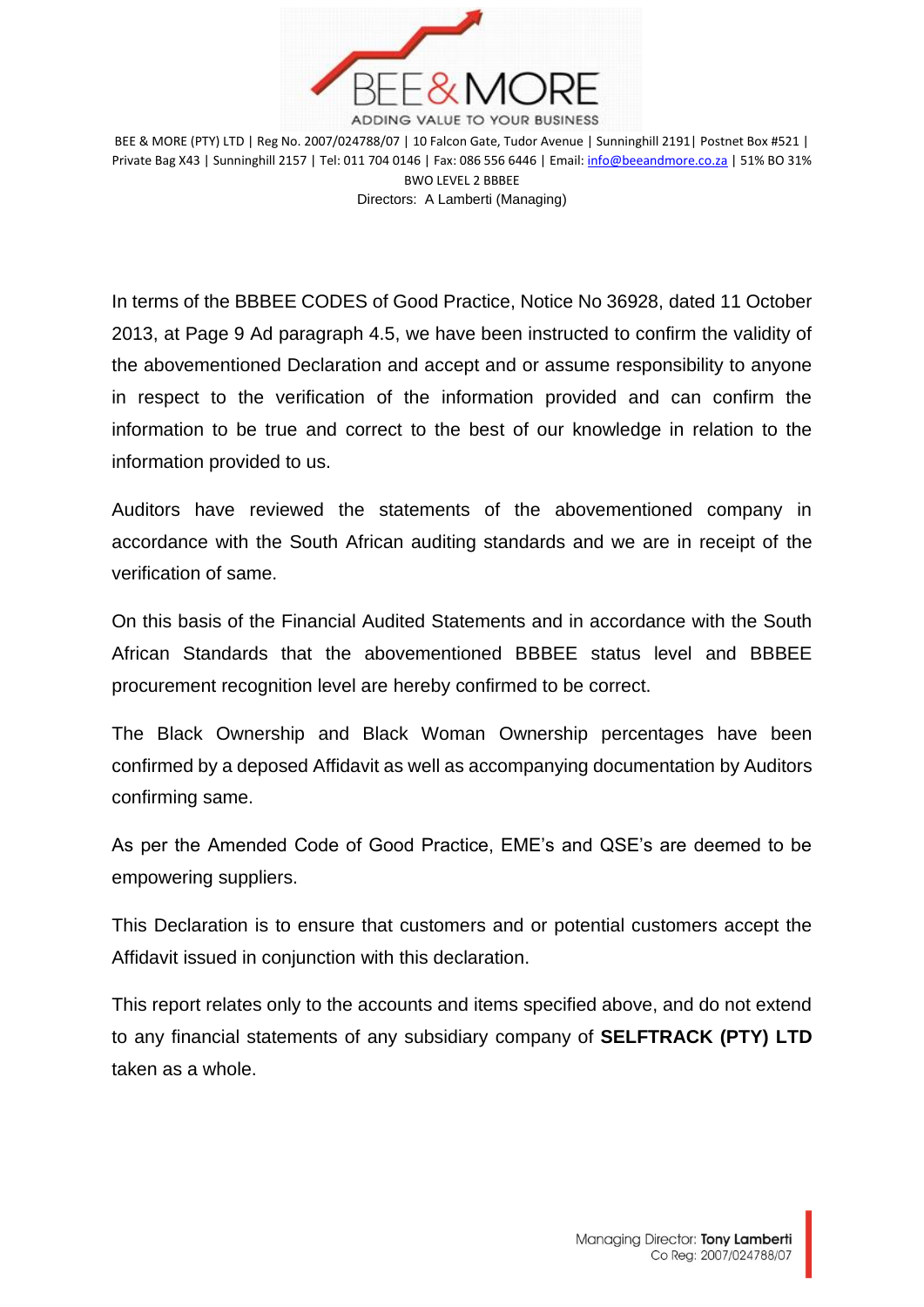## SWORN AFFIDAVIT - B-BBEE EXEMPTED MICRO ENTERPRISE - GENERAL

I, the undersigned,

| Full name &<br><b>Surname</b> | PIETER HENDRIK COETZEE |  |
|-------------------------------|------------------------|--|
| I Identity number             | 590718 5022 085        |  |

Hereby declare under oath as follows:

- 1. The contents of this statement are to the best of my knowledge a true reflection of the facts.
- 2. I am a Member / Director / Owner of the following enterprise and am duly authorised to act on its behalf:

| <b>Enterprise Name:</b>                                  | <b>SELFTRACK (PTY) LTD</b>                                                                                                                                                            |  |  |
|----------------------------------------------------------|---------------------------------------------------------------------------------------------------------------------------------------------------------------------------------------|--|--|
| <b>Trading Name (If</b><br>Applicable):                  | <b>SELFTRACK (PTY) LTD</b>                                                                                                                                                            |  |  |
| Registration<br>Number:                                  | 2007/012153/07                                                                                                                                                                        |  |  |
| <b>Enterprise Physical</b><br>Address:                   | <b>BLOCK B, WATERKLOOF PARK</b><br><b>469 JULIUS JEPPE STREET</b><br><b>WATERKLOOF</b>                                                                                                |  |  |
| Type of Entity (CC,<br>(Pty) Ltd, Sole Prop<br>$etc.$ ): | (PTY) LTD                                                                                                                                                                             |  |  |
| <b>Nature of Business:</b>                               | <b>TRACKING</b>                                                                                                                                                                       |  |  |
| <b>Definition of "Black</b><br>People"                   | As per the Broad-Based Black Economic Empowerment Act 53<br>of 2003 as Amended by Act No 46 of 2013 "Black People" is a<br>generic term which means Africans, Coloureds and Indians - |  |  |
|                                                          | (a) who are citizens of the Republic of South Africa by birth<br>or descent; or                                                                                                       |  |  |
|                                                          | (b) who became citizens of the Republic of South Africa by<br>naturalisation-                                                                                                         |  |  |
|                                                          | before 27 April 1994; or<br>i.<br>on or after 27 April 1994 and who would have<br>ii.                                                                                                 |  |  |
|                                                          | been entitled to acquire citizenship by<br>naturalization prior to that date;"                                                                                                        |  |  |

2021/11/03 - 76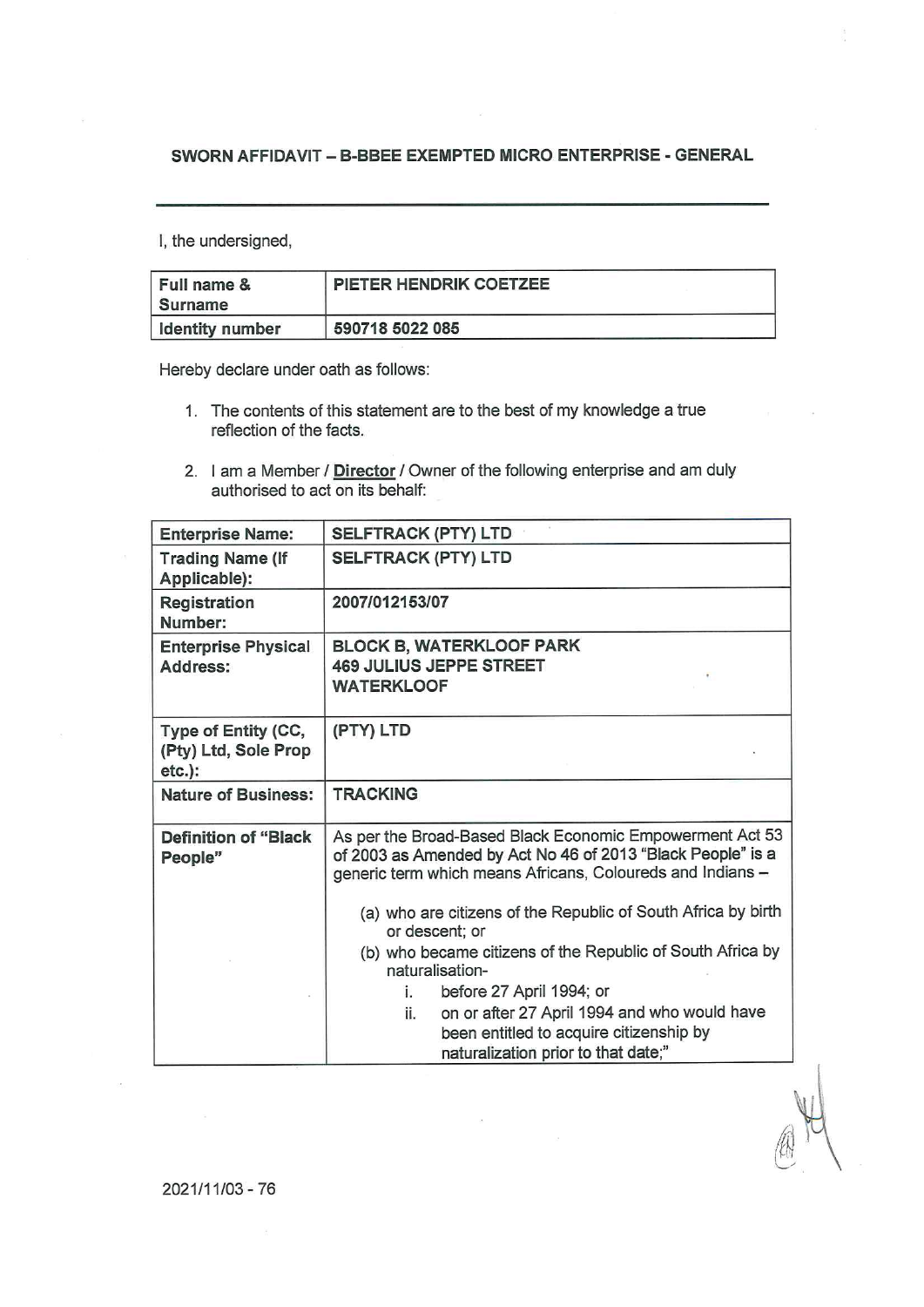| <b>Definition of "Black</b><br><b>Designated Groups"</b> | "Black Designated Groups means: |                                                                                                                                                                                          |
|----------------------------------------------------------|---------------------------------|------------------------------------------------------------------------------------------------------------------------------------------------------------------------------------------|
|                                                          | (a)                             | unemployed black people not attending and not<br>required by law to attend an educational institution<br>and not awaiting admission to an educational<br>institution;                    |
|                                                          | (b)                             | Black people who are youth as defined in the National<br>Youth Commission Act of 1996;                                                                                                   |
|                                                          | (c)                             | Black people who are persons with disabilities as<br>defined in the Code of Good Practice on employment<br>of people with disabilities issued under the<br><b>Employment Equity Act;</b> |
|                                                          | (d)                             | Black people living in rural and under-developed<br>areas;                                                                                                                               |
|                                                          | (e)                             | Black military veterans who qualifies to be called a<br>military veteran in terms of the Military<br>Veterans Act 18 of 2011;"                                                           |

- 3. I hereby declare under Oath that:
- The Enterprise is 51% Black Owned as per Amended Code Series 100 of the  $\bullet$ Amended Codes of Good Practice issued under section 9 (1) of B-BBEE Act No 53 of 2003 as Amended by Act No 46 of 2013,
- The Enterprise is 30.6% Black Female Owned as per Amended Code Series  $\bullet$ 100 of the Amended Codes of Good Practice issued under section 9 (1) of B-BBEE Act No 53 of 2003 as Amended by Act No 46 of 2013,
- The Enterprise is 51% Black Designated Group Owned as per Amended Code Series 100 of the Amended Codes of Good Practice issued under section 9 (1) of B-BBEE Act No 53 of 2003 as Amended by Act No 46 of 2013,
- Black Designated Group Owned % Breakdown as per the definition stated  $\bullet$ above:
- Black Youth % = 10%
- Black Disabled % = 5%
- Black Unemployed % = 5%
- Black People living in Rural areas % = 31%  $\bullet$
- Black Military Veterans % = 0%  $\bullet$
- Based on the Financial Statements/Management Accounts and other information available on the latest financial year-end of 28 February 2021, the annual Total Revenue was R10,000,000.00 (Ten Million Rands) or less

2021/11/03 - 76